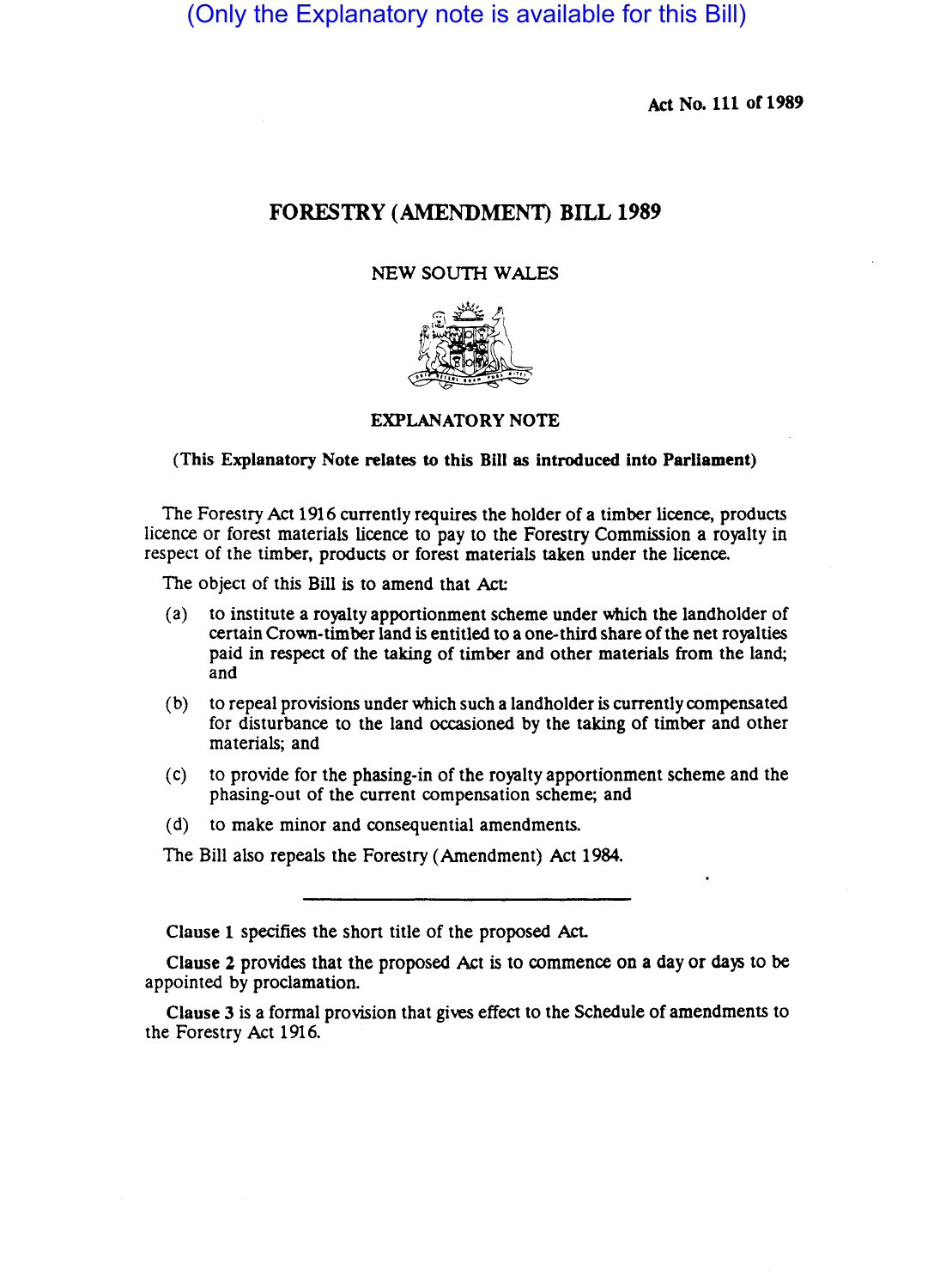Clause 4 repeals the Forestry (Amendment) Act 1984 because the provisions of that Act (concerning a former royalty apportionment scheme) will now be obsolete.

## SCHEDULE 1 • AMENDMENTS

#### Royalty apportionment scheme

Schedule 1 (1) and (3) make amendments concerning the proposed royalty apportionment scheme.

The scheme will apply to royalties payable in respect of timber and other materials taken from land under certain Crown leases, purchase-tenure land and certain reserves controlled by Pastures Protection Boards. When a royalty is paid, the landholder of the land concerned will be entitled to one-third of the balance of the royalty remaining after the Commission has deducted certain amounts (substituted section 30E).

The deductible amounts are as follows:

- payments by the Commission to certain timber marketing and promotional organisations;
- costs incurred by the Commission in connection with the establishment,  $\bullet$ planting, improvement etc. of the timber and other materials;
- costs incurred by the Commission in connection with the facilitation of the taking of the timber and other materials (including costs of constructing and maintaining roads and other works).

The landholder's share is payable within 1 month after the end of the Commission's financial year that is current when the royalty is paid.

If the Commission takes timber or products, proposed section 30F requires the same apportionment of royalty as would have been required under proposed section 30E had the Commission been liable to pay royalty for the timber and products taken.

Consequential amendments are made by Schedule  $1$  (4), (8) and (9) so that the new royalty apportionment scheme will apply to amounts recovered by the Commission which are in the nature of or instead of royalties.

#### Repeal of compensation provisions

Schedule 1 (6) repeals provisions of the Forestry Act 1916 which currently provide for the payment of compensation for land disturbance to landholders who will now be entitled to a share of royalties under the proposed amendments. Schedule  $1 (2)$ and (7) are consequential amendments.

#### SaYings and transitional provisions

Schedule  $1$  (6) also inserts provisions dealing with the phasing-in of the royalty apportionment scheme and the phasing·out of the repealed compensation scheme.

Under section 3OK, the repealed compensation scheme will continue to apply to particular land after its repeal but only so as to enable the assessment and payment